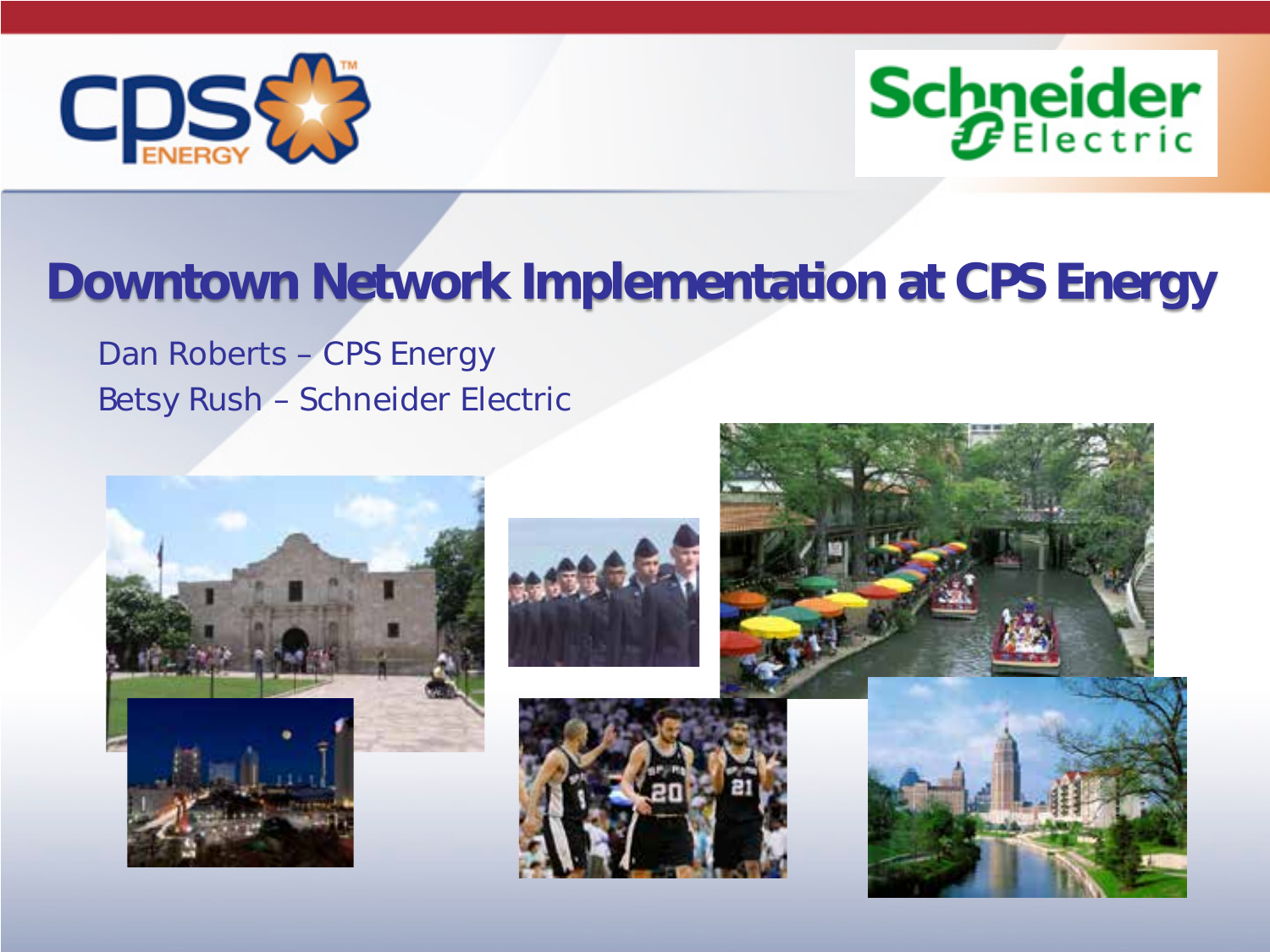

# Company Profile

- Service area 1,566 sq miles
- Electric customers - 750,000
- Natural gas customers - 330,000
- Regular employees - 3,100

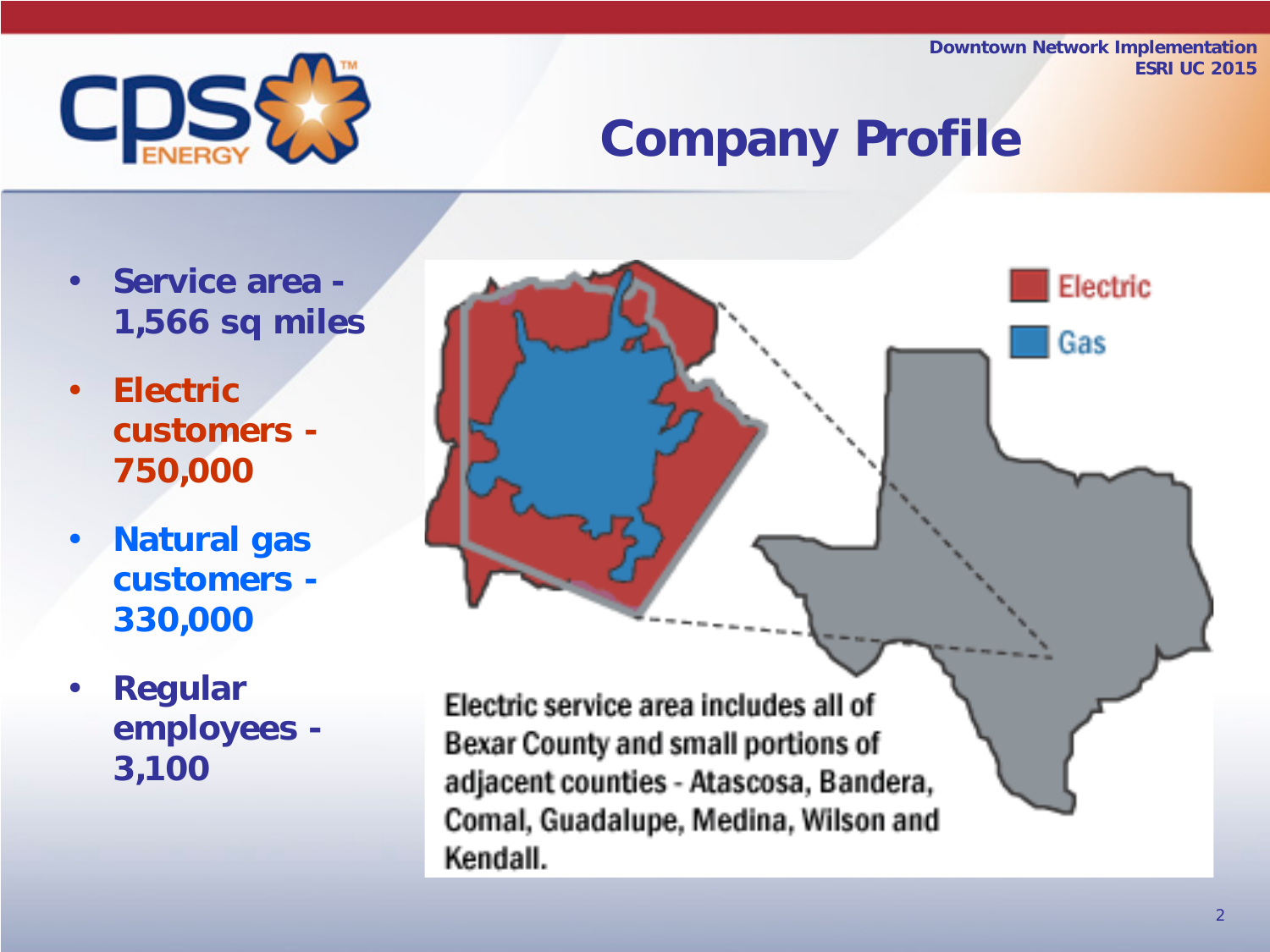

# Electric, Gas, Fiber Statistics

**Ü** Underground Conductor 4,900 miles UG Primary 5,300 miles UG Secondary 10,200 Miles of UG

**Ü** Overhead Conductor 7,700 miles OH Primary 5,700 miles OH Secondary 13,400 Miles of OH

**Ü** Transmission Conductor 1,500 Miles

**Ü** Conduit/Trench 7,900 Miles

**Ü** Transformers 220,000

**Ü** Support Structures 430,000

Ü Gas Transmission 90 Miles

*<u>U</u>* Gas Distribution 5,300 Miles

ÜFiber Optic Cable Miles 650 Miles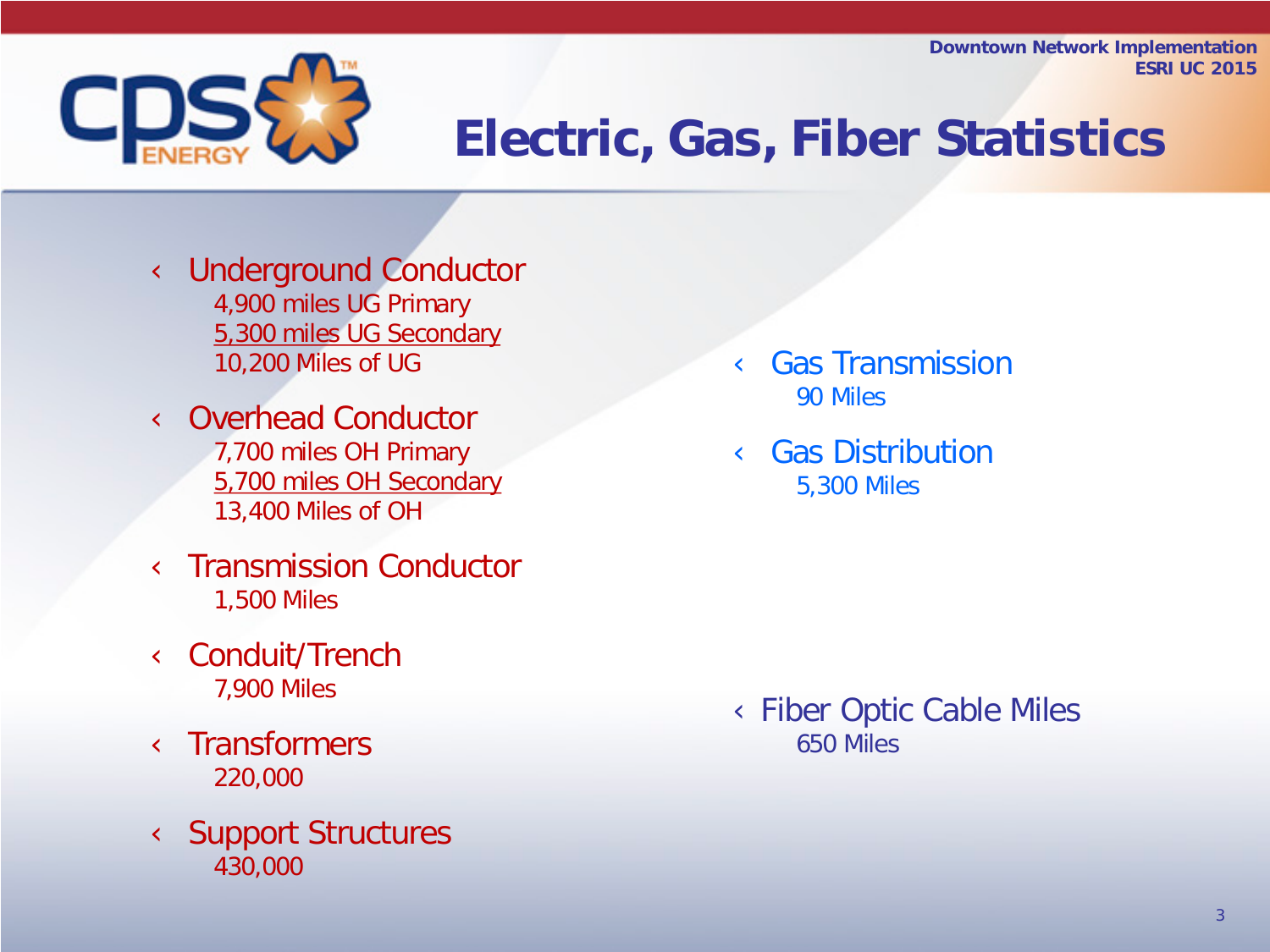

# CPS Energy GIS Environment

Current Environment **Ü** ArcGIS 10.2.1 **Ü** Several Extensions

**Ü** ArcFM 10.2.1a **Ü** Several Extensions

**Ü** Windows Server 2012 R2

Ü Citrix XenApp 7.6

**Ü** Red Hat Linux 6

# **Ü** Oracle 11g

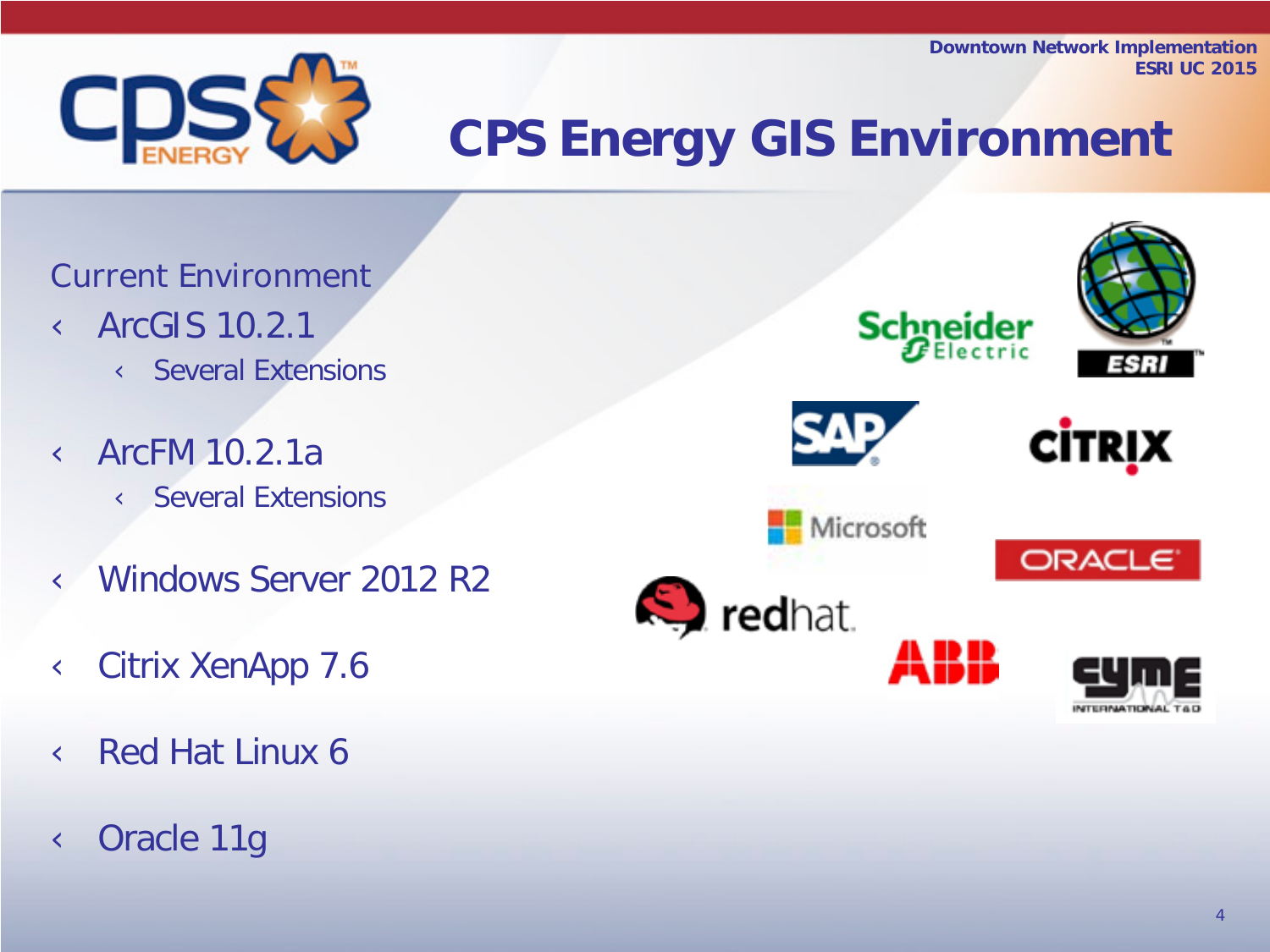

# Agenda

- 1. CPS Energy's Downtown Network
- 2. Modeling a Downtown Network
- 3. Exporting to Network Manager DMS for Outage Management
- 4. Exporting to CYMDIST
- 5. Project Steps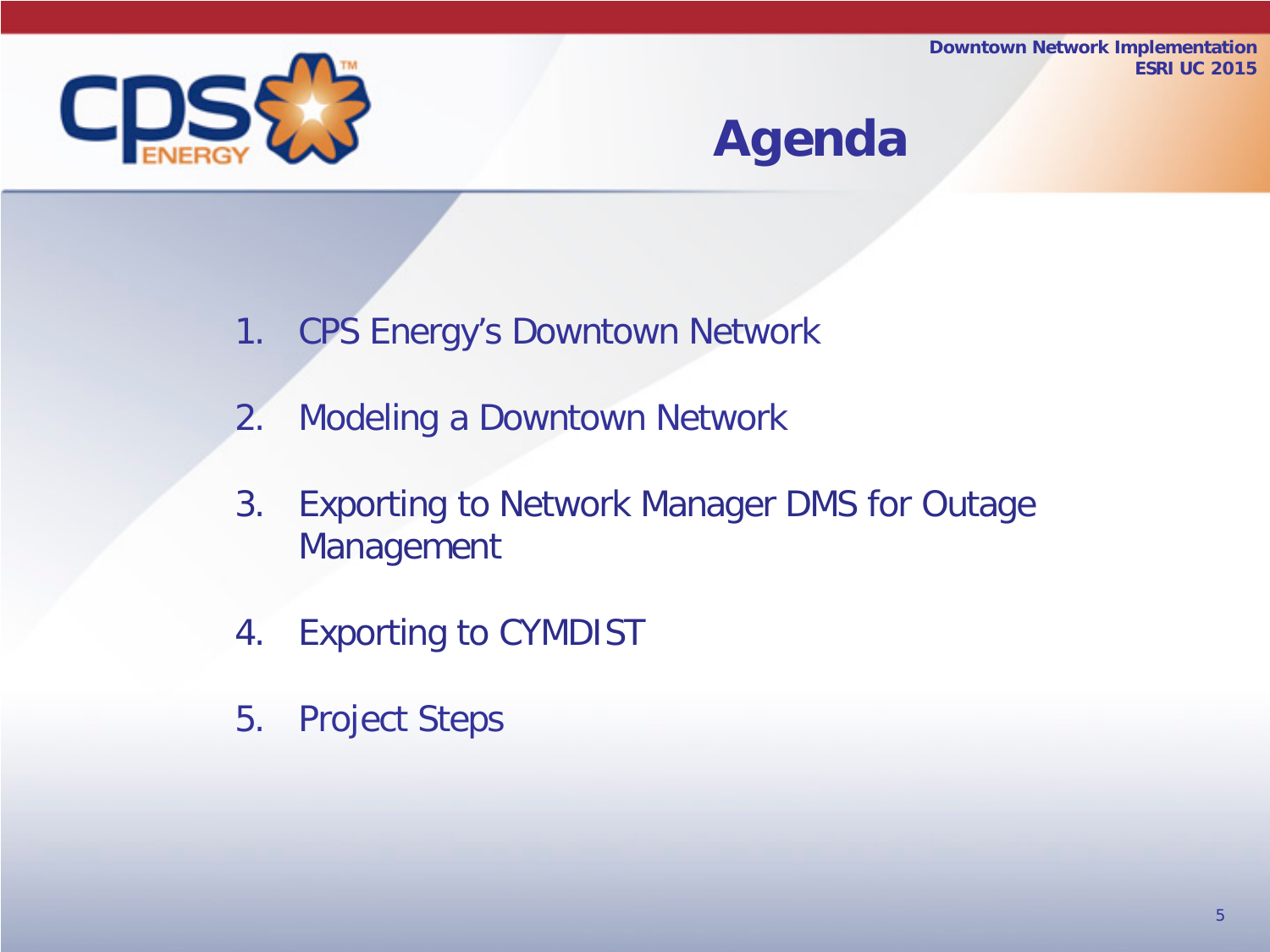

# What is a Downtown Network?

#### **Exclusively** underground

• in a complex vault–ductconduit network

#### Looped network

• Not radial!

• a.k.a. Secondary Mesh Grid

• Network protector devices to protect expensive transformers

#### Redundancy is key!

• Each load point is served by multiple, large transformers

"Spot networks" throughout the area serving individual, large customers

Not technically a separate network…subsection of distribution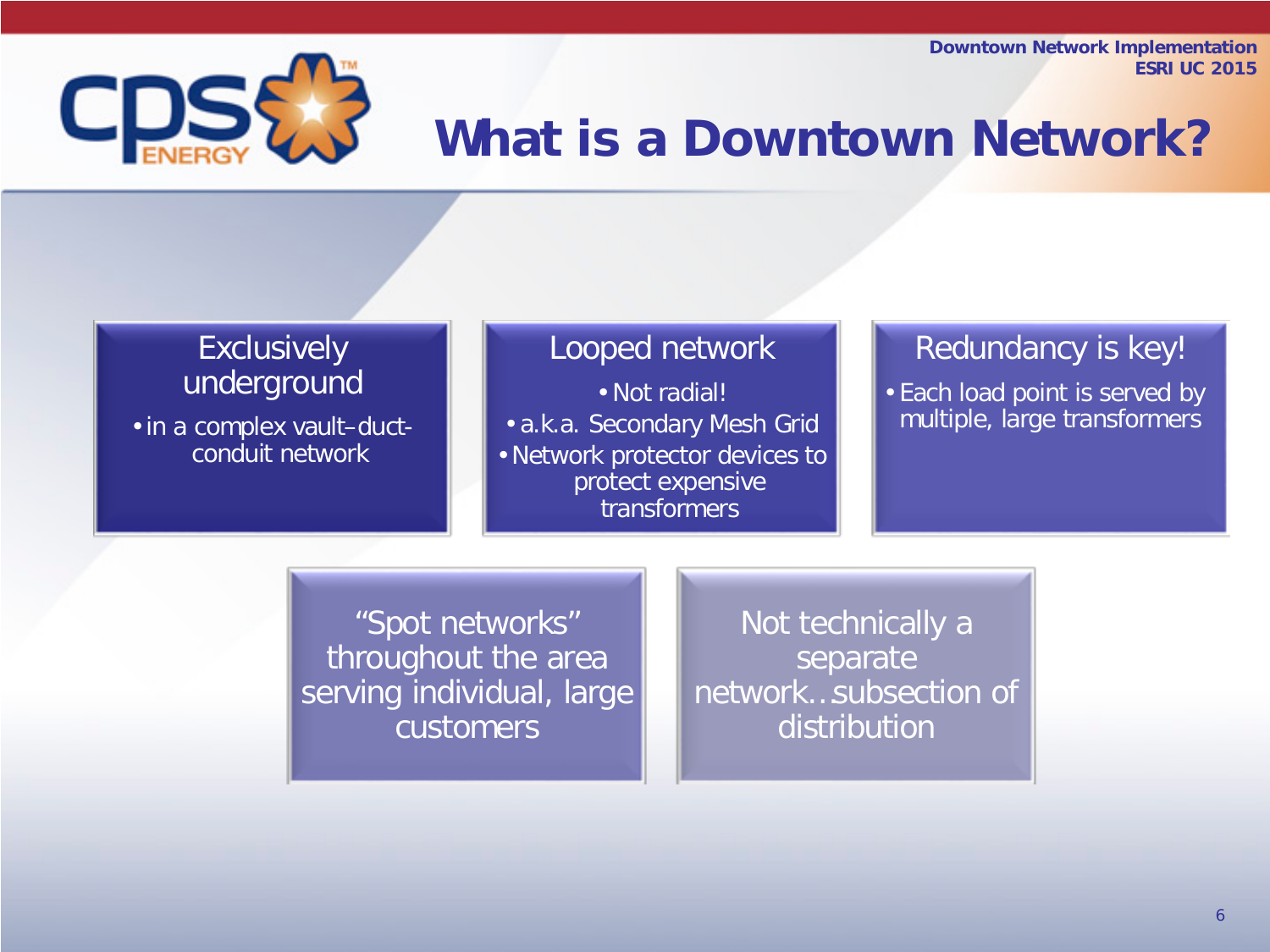

# Downtown Network Statistics

- *U* 9 Downtown Networks fed by 4 substations
- **Ü** Each network is independent of the others
- **Ü** Underground Conductor 85 miles
- Ü Network Manholes 550
- Ü Network Vaults 180
- Ü Network Transformers 500
- Ü Network Services 870

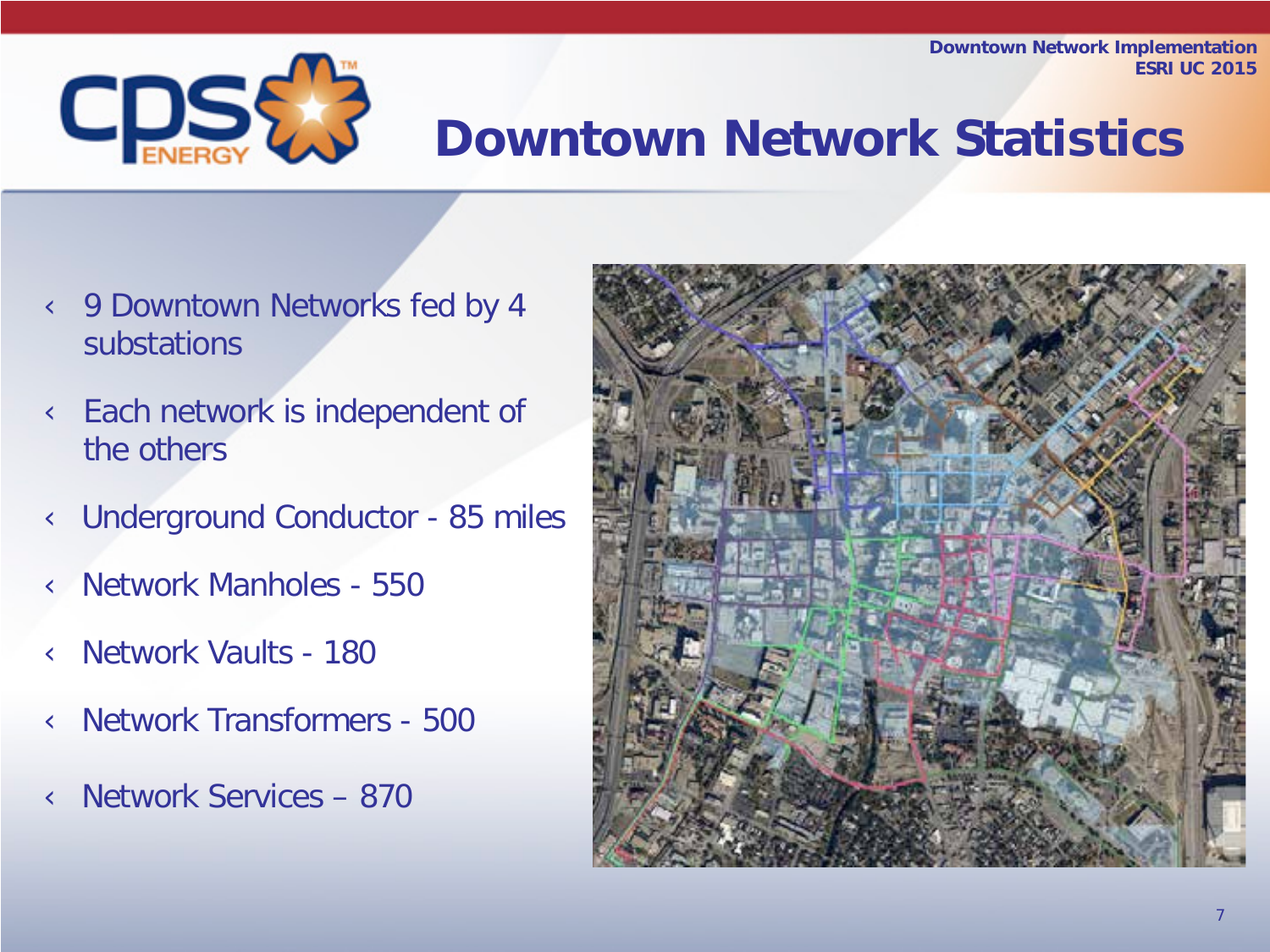

# CPS Energy's Downtown Network

Existing processes and inefficiencies:

**Ü** Determining load could take weeks

**U** A combination of sources are used such as SAP, spreadsheets, Microstation, index cards, and in some cases hand written notes to accomplish day-to-day tasks

Ü Database not centralized

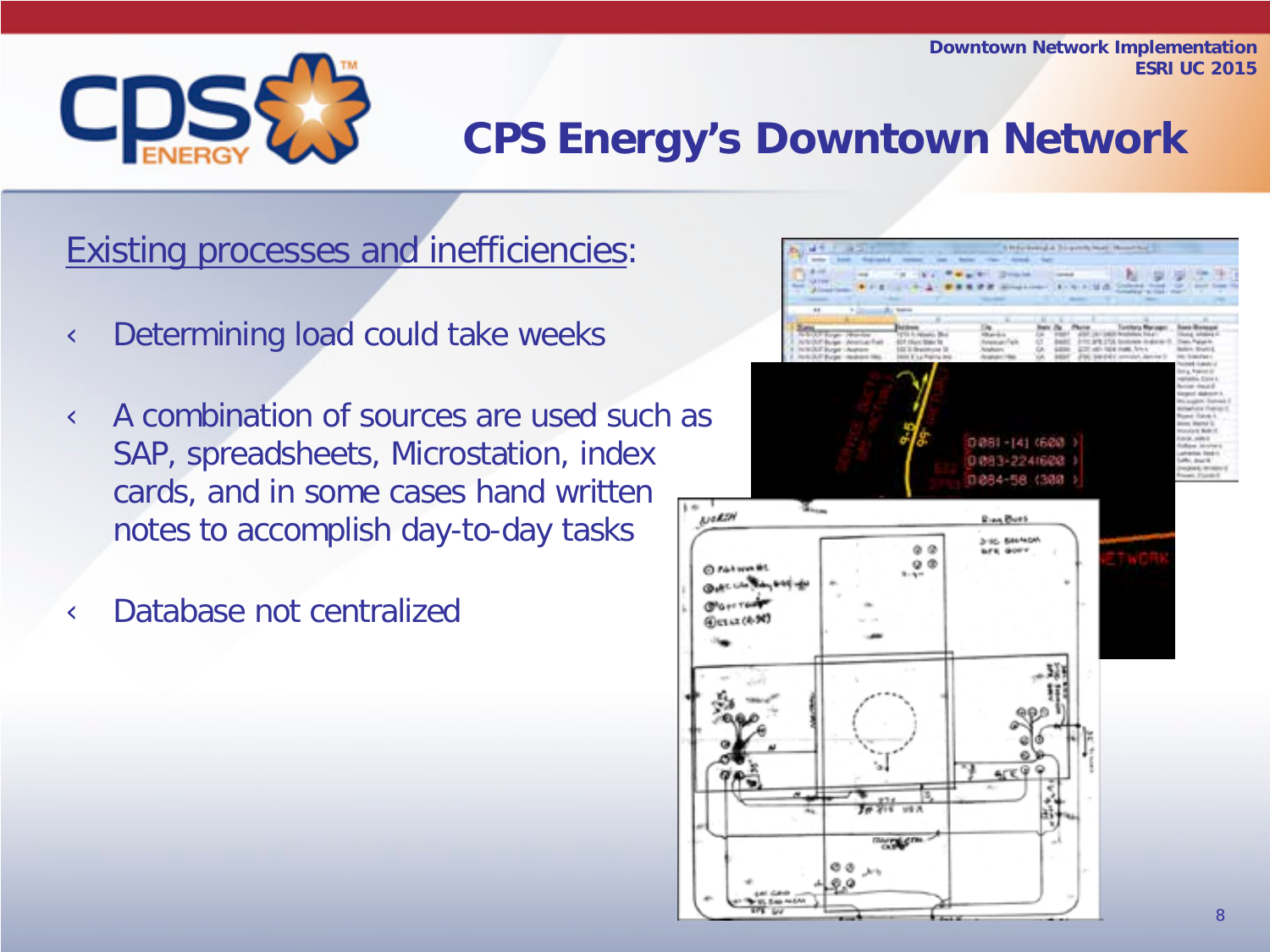

# Benefits of ArcGIS-ArcFM for Downtown Network

- **Ü** Availability of connected features through a geometric network
- Ü Customer information is readily available in GIS **Ü** Integration between GIS and SAP

- *<u>U* Centralized Database</u>
- Ü Availability of related maintenance records for installed devices in conjunction with mobile field users

**U** Reporting capabilities

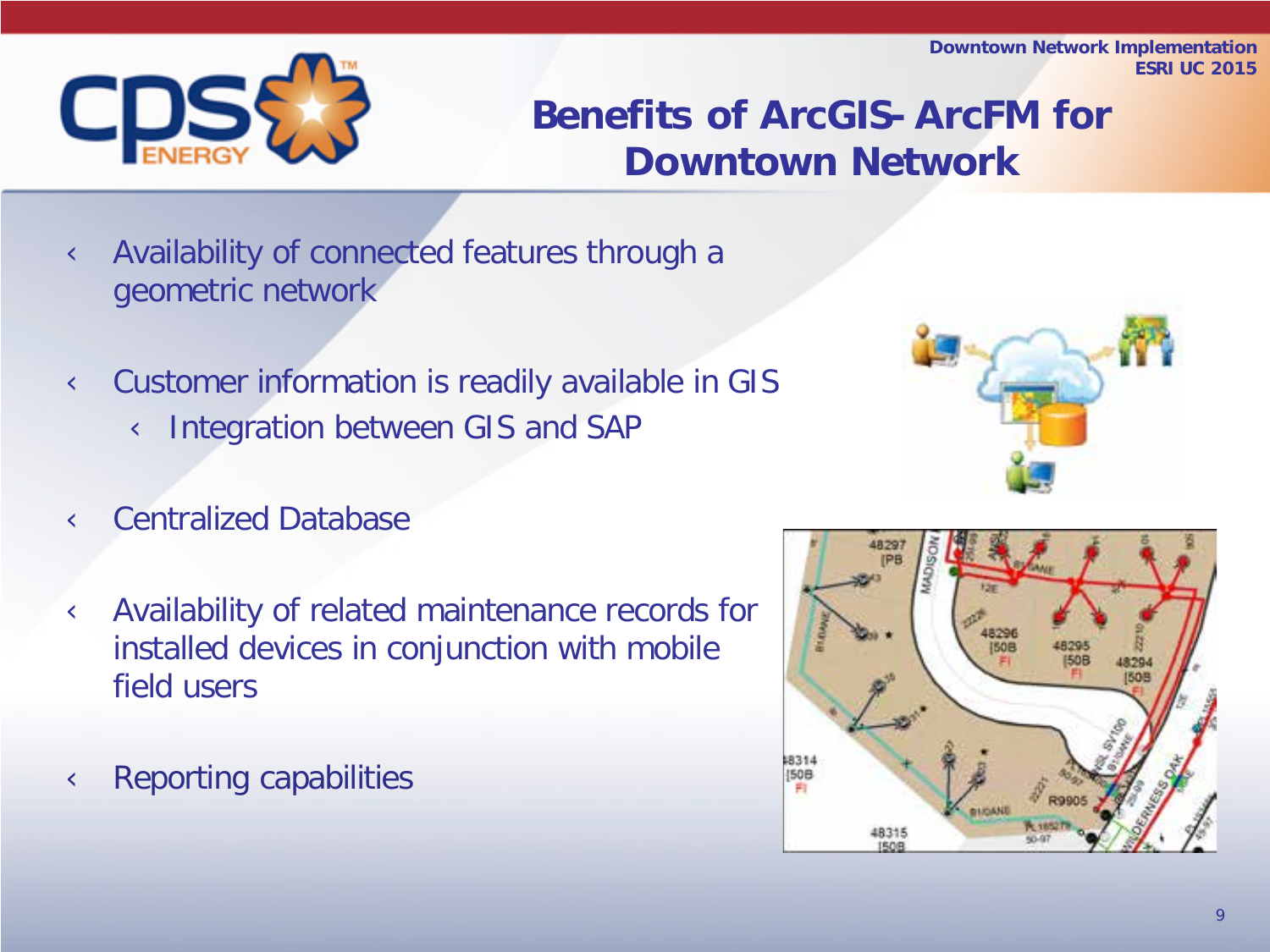

# Benefits of ArcGIS-ArcFM for Downtown Network

- Ü Schneider Electric's Conduit Manager & UFM
	- **U** See duct banks that are occupied and available
	- **Ü** UFM especially useful for the downtown San Antonio area
	- **Ü** Butterfly diagrams for manholes and vaults
- **U** Tools can be developed like the Transformer Load Management Tool
- **Ü** Hyperlinked vault polygons and manholes with Microstation drawings

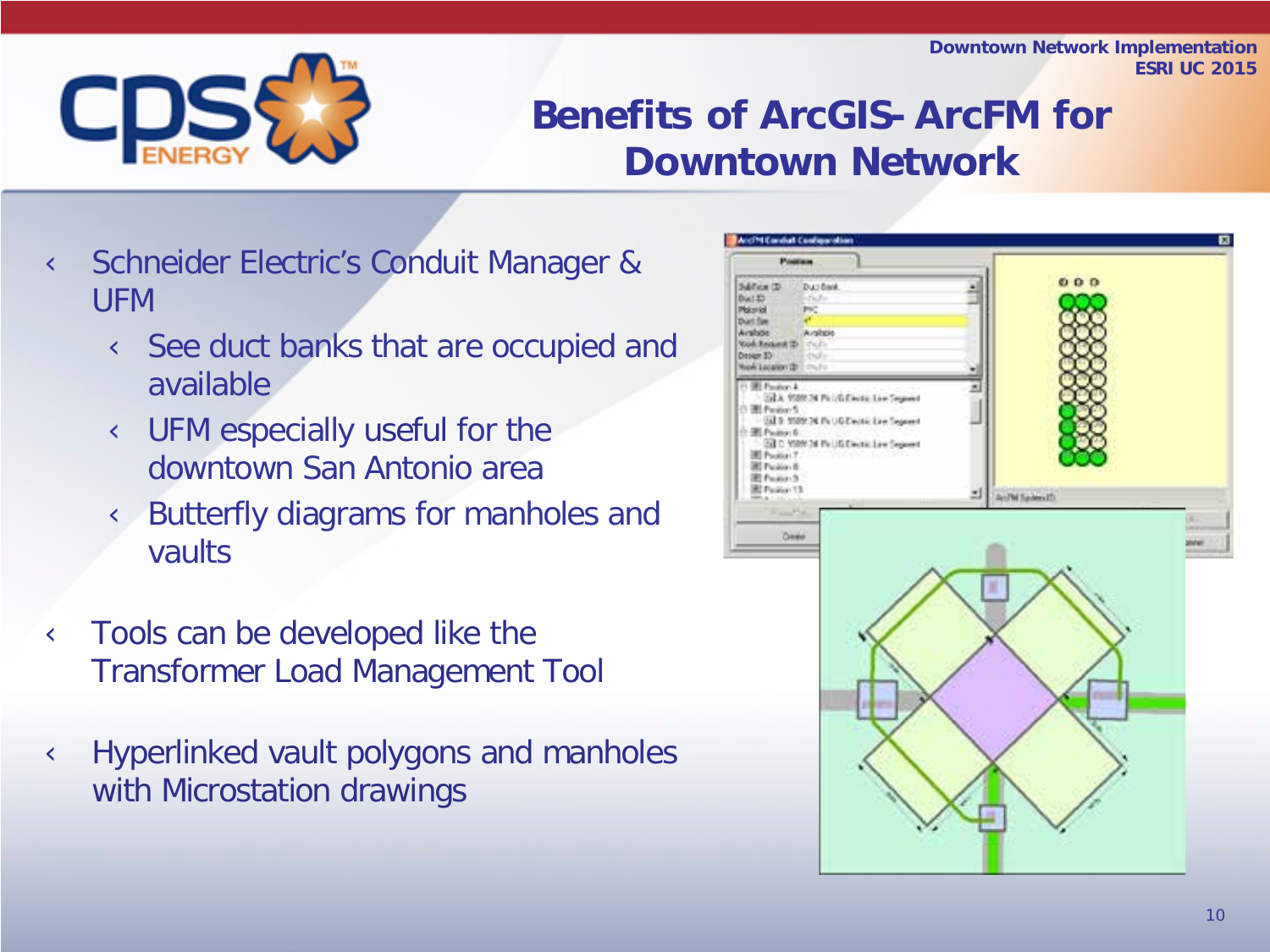

# Agenda

- 1. CPS Energy's Downtown Network
- 2. Modeling a Downtown Network
- 3. Exporting to Network Manager DMS for Outage Management
- 4. Exporting to CYMDIST
- 5. Project Steps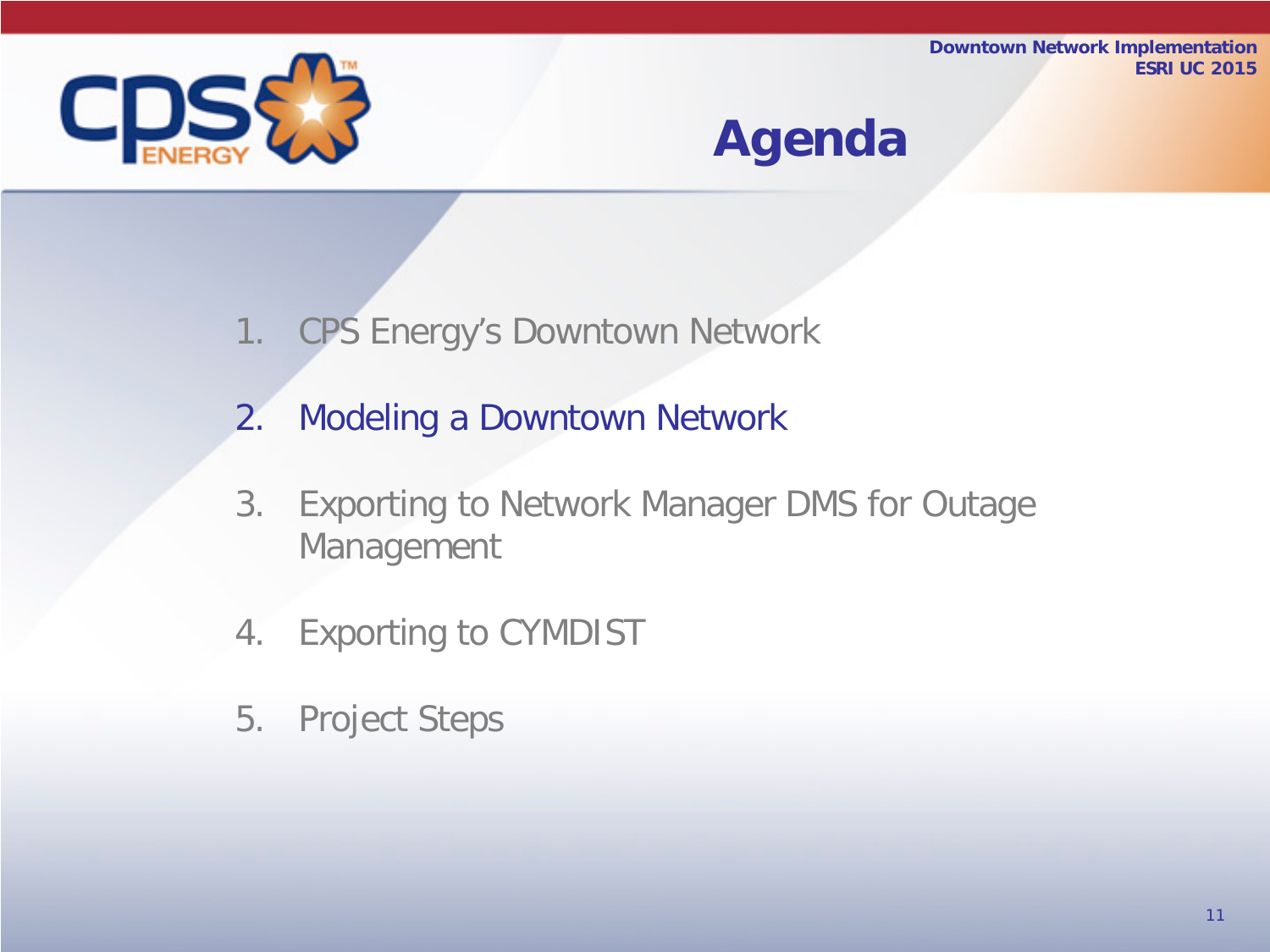

Modeling a Downtown Network

Key requirements and decisions **Ü** Traceable from substation

> Ü Use ArcFM Feeder Manager for downtown conductor, if possible

Ü Follow precedent of another utility's solution

Ü Extend existing ArcFM Network Adapter interfaces

Ü Minimize disruptive data model changes e.g. new electric network features

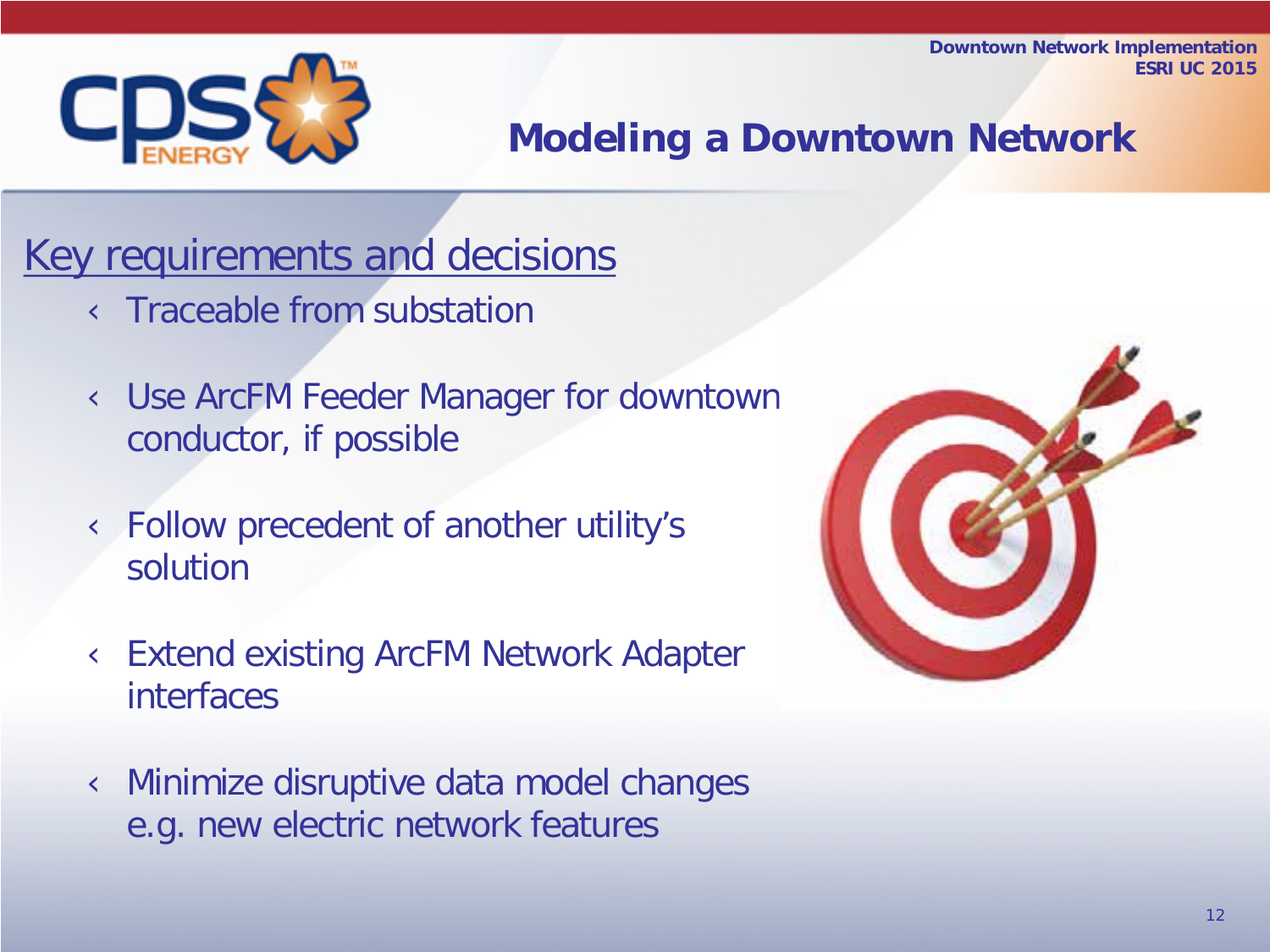

# Modeling a Downtown Network Key Decisions

# 1. No new feature classes

# 2. Subtypes added to existing features

- Transformer -> Network Transformer
- Dynamic Protective Device -> Network Protector
- Various other features were added to model such as Trifurcator, Fuse Pad, Ring Bus, Collector Bus, etc.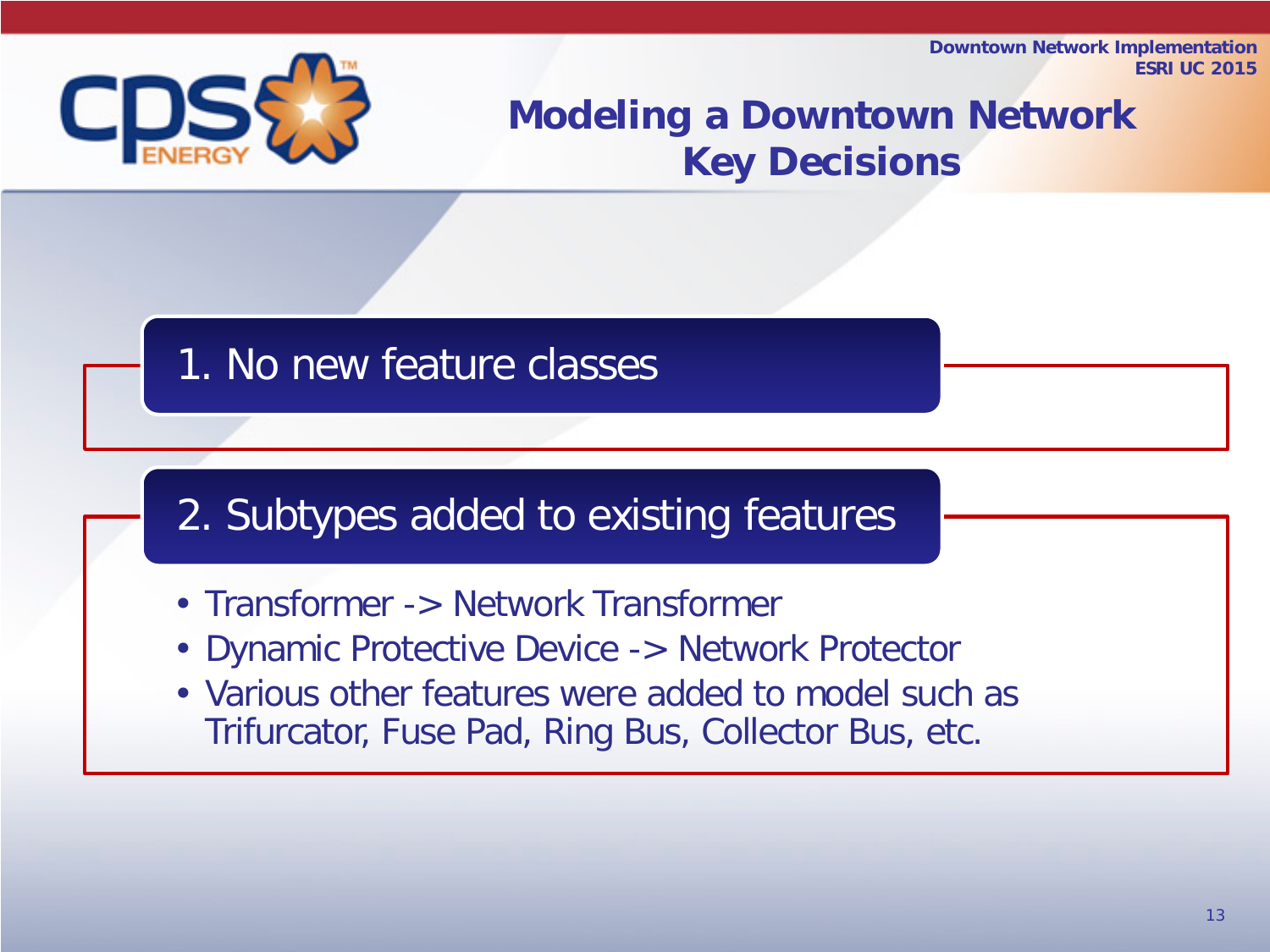

# Modeling a Downtown Network Key Decisions

#### 3. Simulate Sub Circuit Breaker for Feeder Manager

- Network Transformer acts like a Switch
- Trace weight manipulation via AU
- Circuit Source relationship to the Network Protector

4. Relationship between Service Point and Network **Transformer** 

- Unlike normal distribution, downtown load is served by multiple transformers (redundancy!)
- Devised an AU to find closest, connected *single* transformer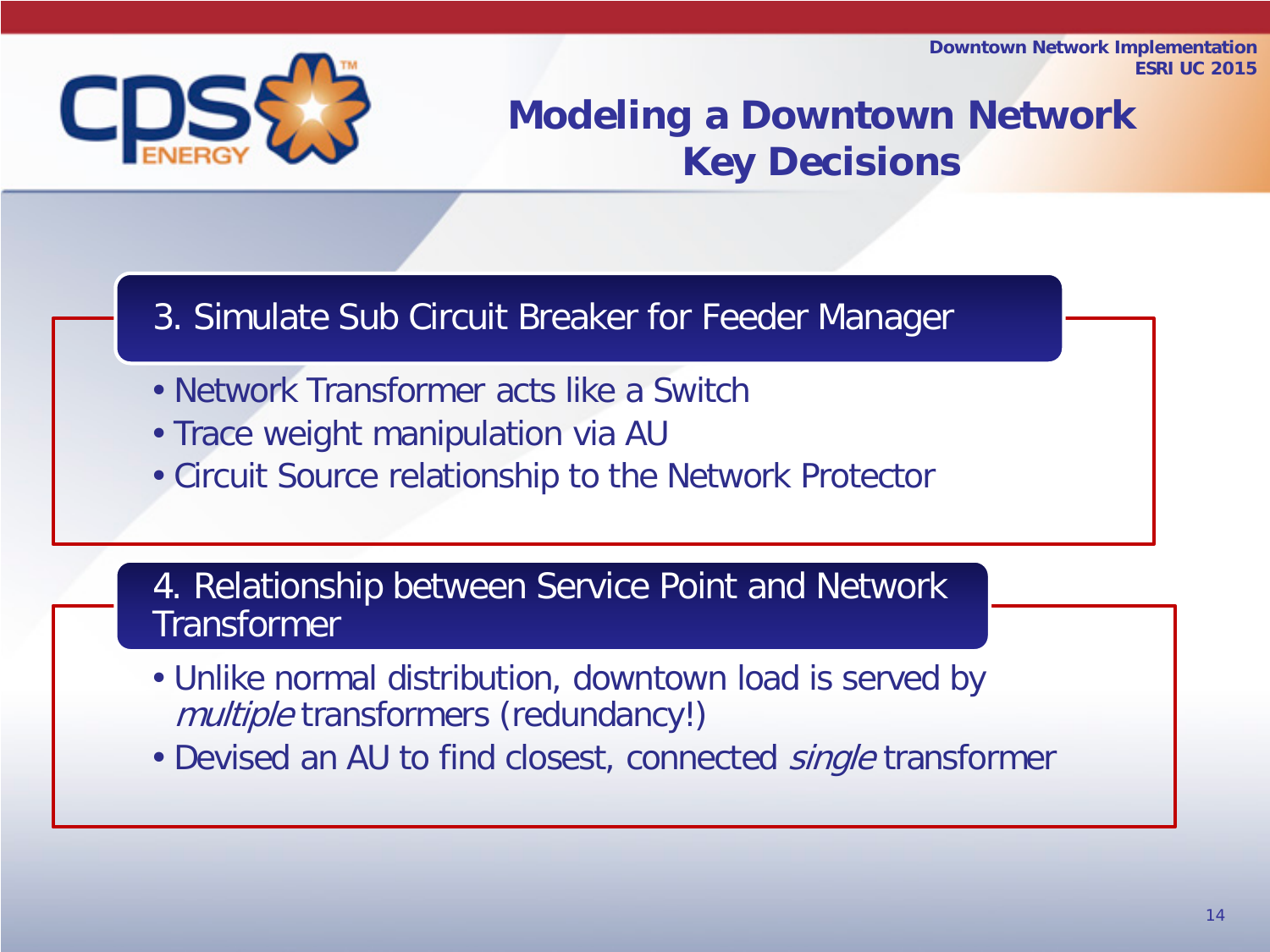

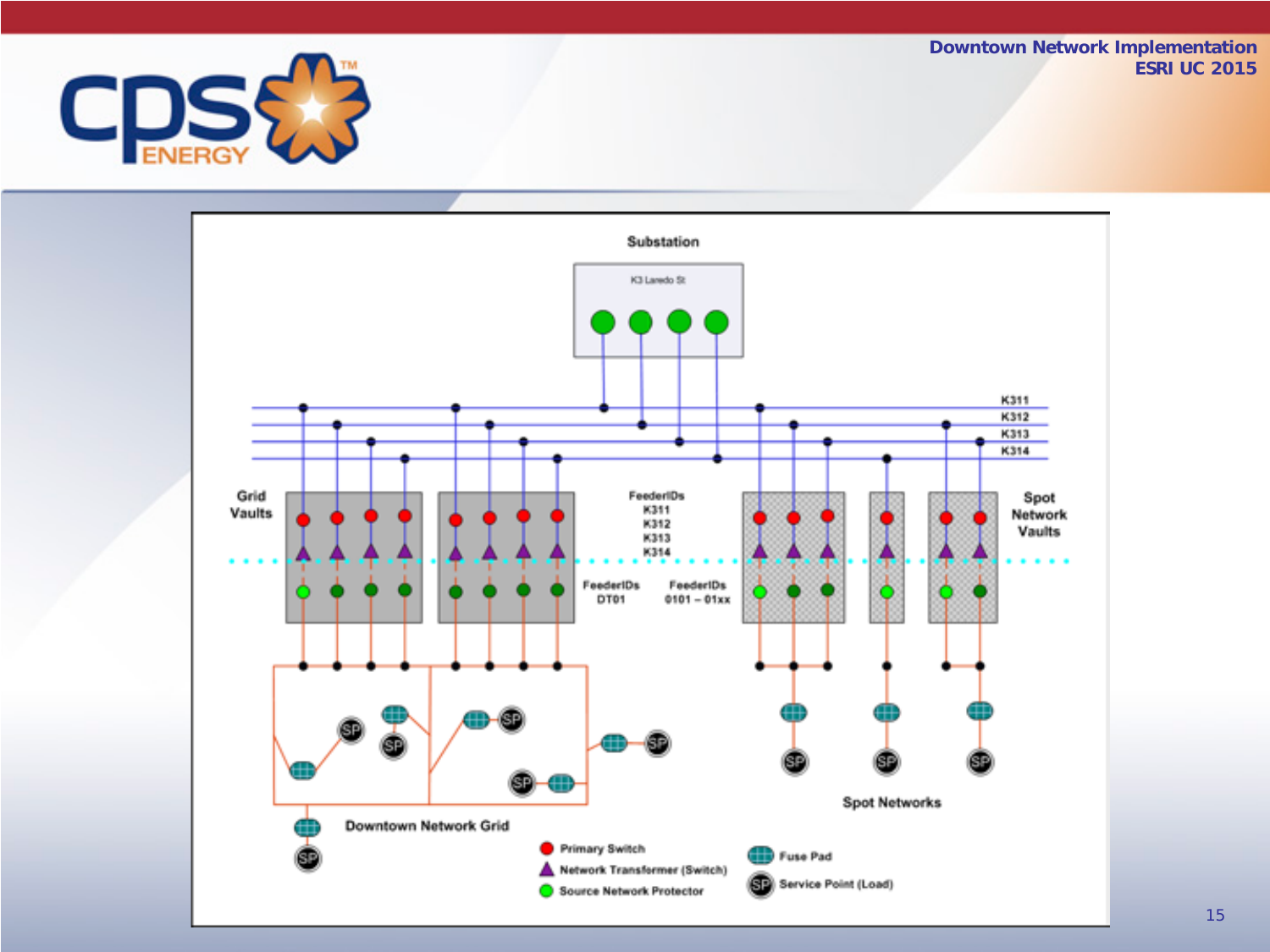

# Agenda

- 1. CPS Energy's Downtown Network
- 2. Modeling a Downtown Network
- 3. Exporting to Network Manager DMS for Outage Management
- 4. Exporting to CYMDIST
- 5. Project Steps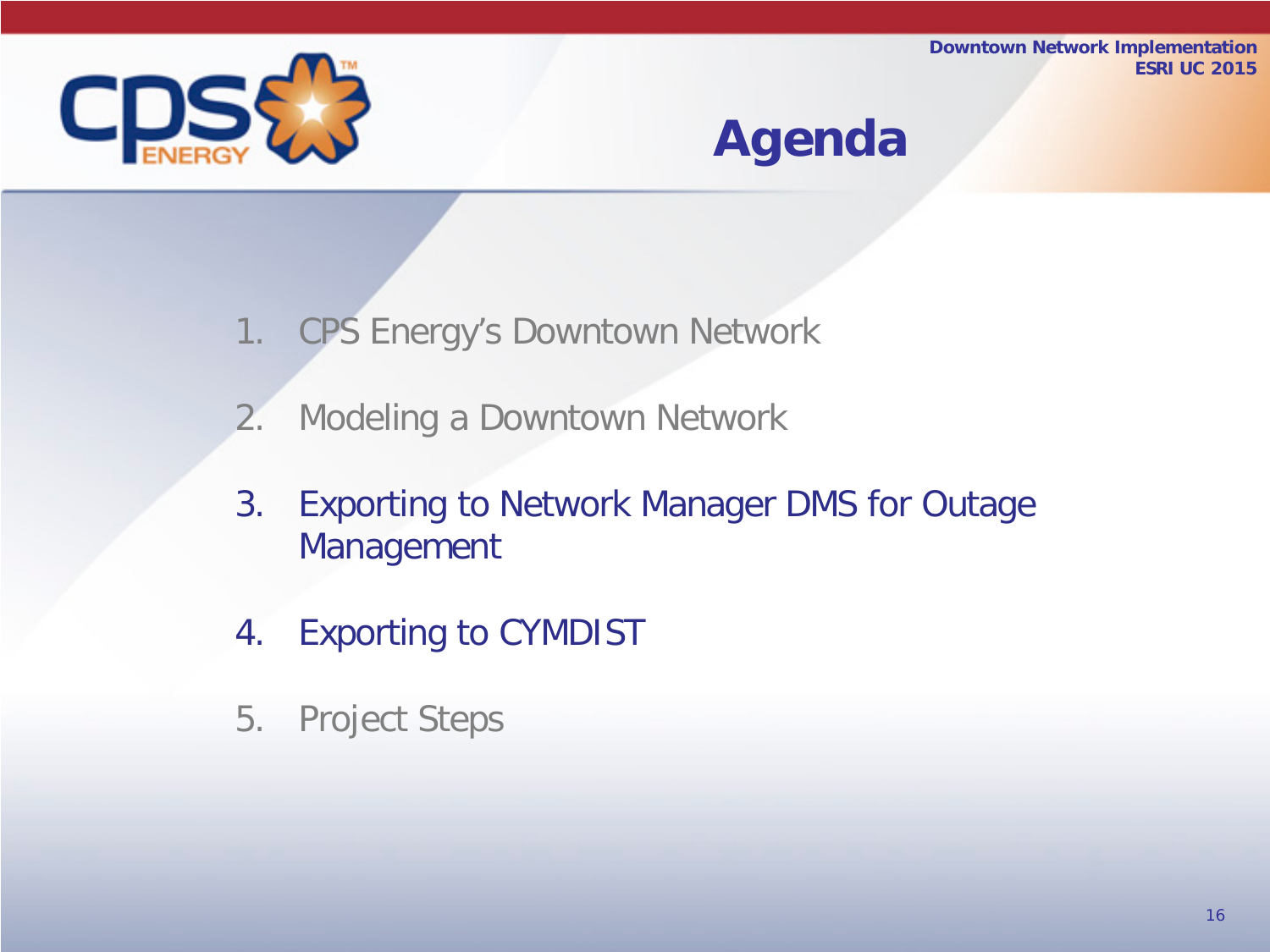# Current ArcGIS-to-OMS export

- **Ü** CPS Energy has been using ABB's Network Manager DMS (CADOPS) for many years
- **Ü** In progress: Upgrade to v7.2 **Ü** Modeling capabilities
- **U** Export from GIS on a weekly basis **Ü** Partial post and As-Builts
- $\ddot{\mathbf{U}}$  Export 20 40 circuits a week based on number of edits
- Ü Custom ArcFM Network Adapter interface **Ü** Working on updated Cadops Export Tool







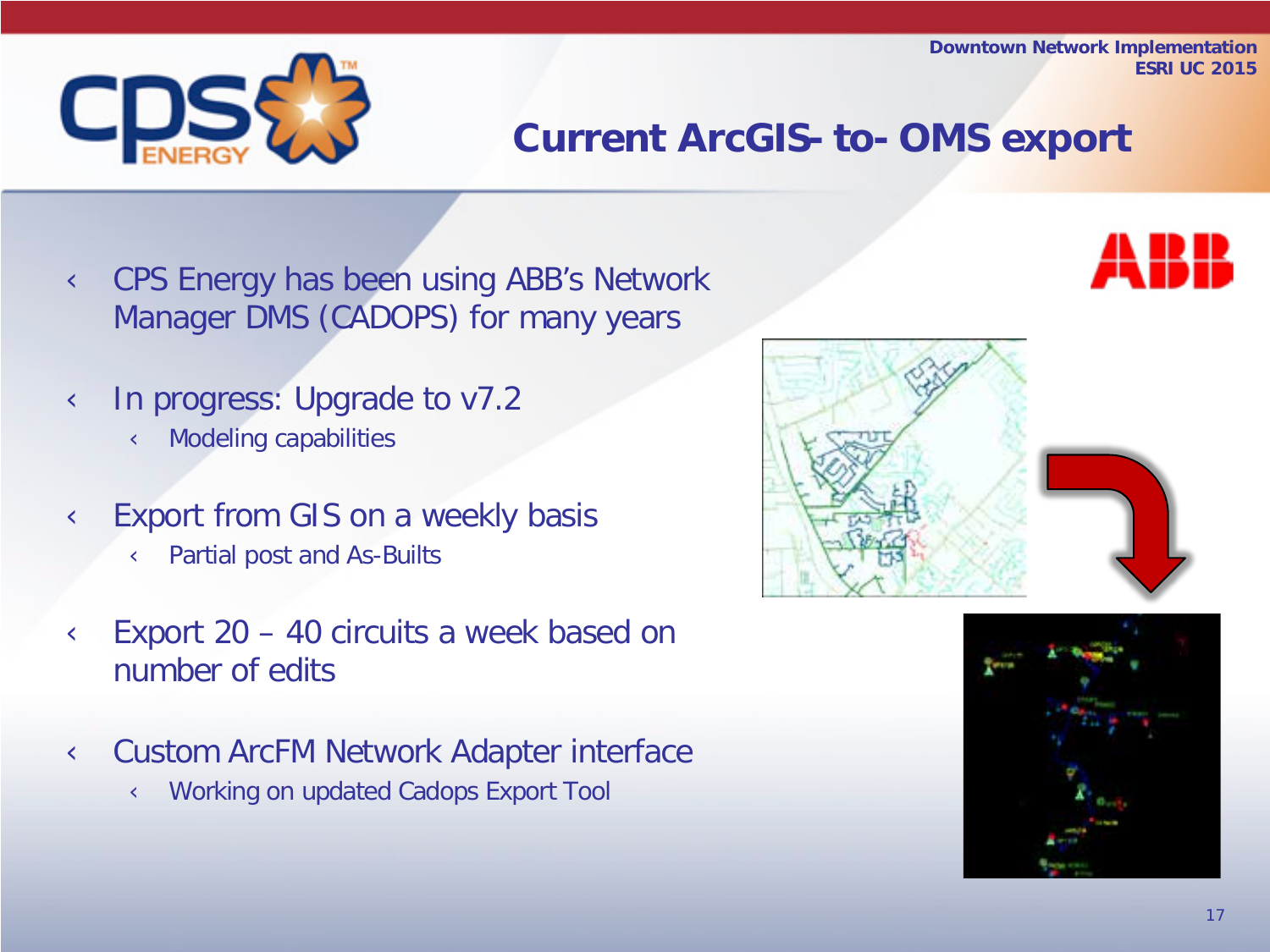

# Business case: Manage downtown customers in OMS

Calls come in with problem in downtown area

OMS operators need to see the customer locations and closest transformer

Need downtown network features represented in OMS to make that prediction

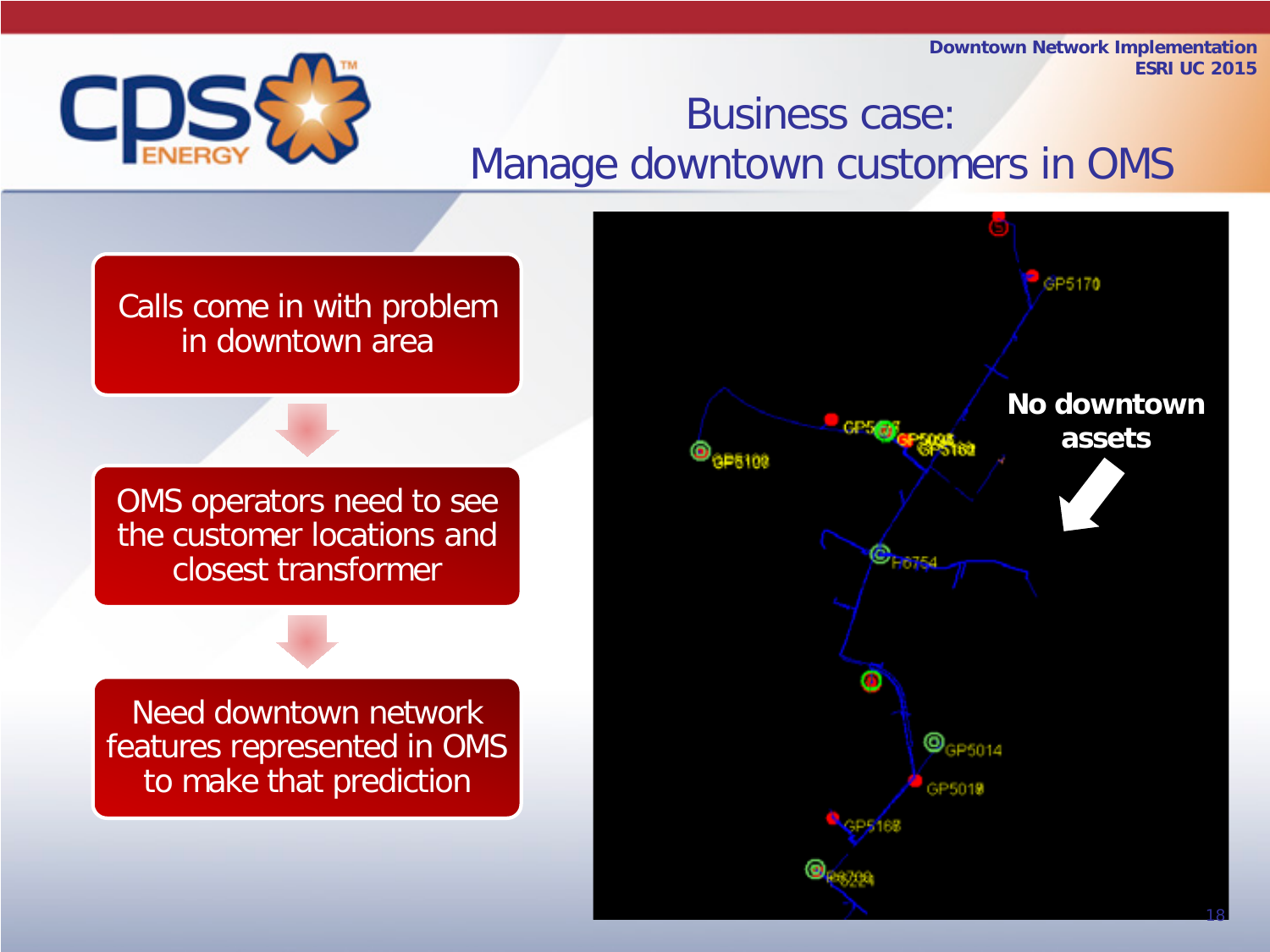

# The OMS Export Solution

Ü Extend export tool to include downtown "feeders" i.e. sections of 9 downtown networks

Ü Customer information included in export especially vault location

Ü Load for each service point included in export for future use in OMS v7.2

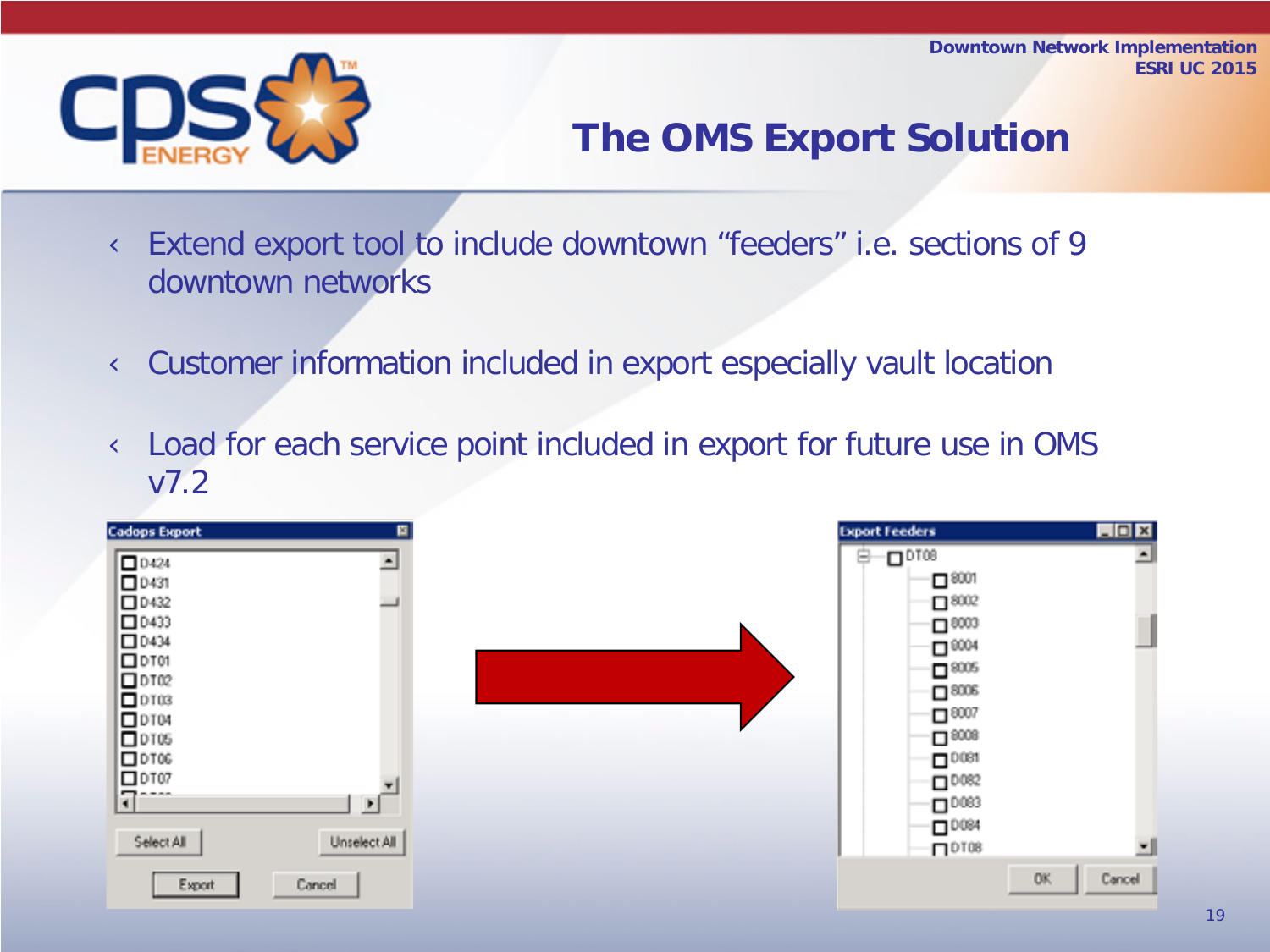

# Current ArcGIS-to-CYMDIST export

**Ü** CYMDIST Distribution Analysis software used for determining load and planning in growth areas



- **Ü** Distribution Planning group currently use **CYMDIST**
- **Ü** Export on a semi-annual basis and periodic intervals
- **Ü** Export all 700+ circuits



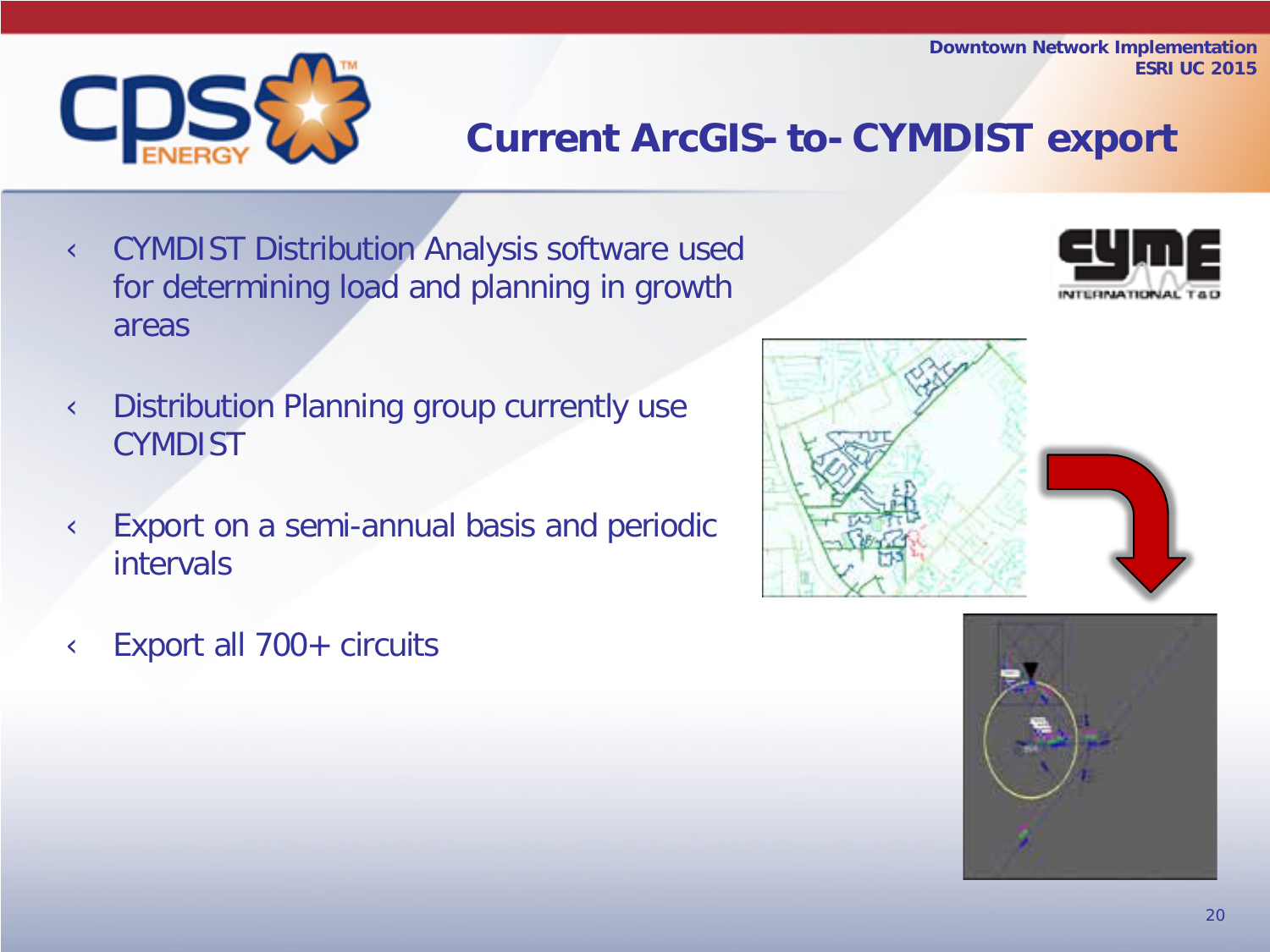

Business case: How to analyze downtown core in CYMDIST?

- Ü **Accurate load analysis** using CYME's new Secondary Grid Network Analysis module
- Ü **Prevent and predict loading issues** e.g. "hot spots" and underutilized areas
- Ü **Perform analysis more quickly** than is possible with paper maps, spreadsheets and service cards

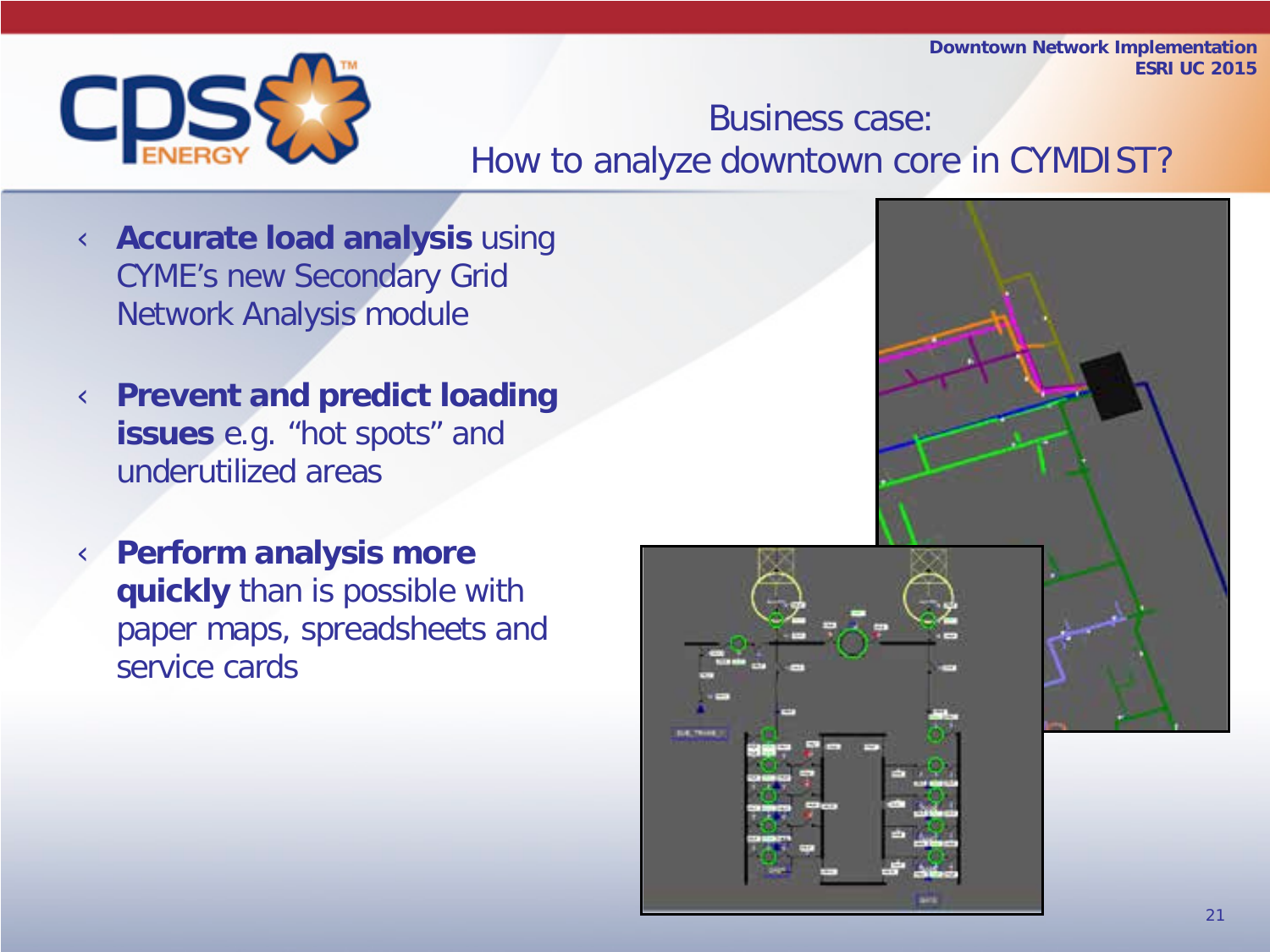

# The CYMDIST Export Solution

- **Ü** New CYMDIST extension for Secondary Grid Network Analysis module
- **U** Load for each service point is included in export
- **Ü** Impedances are exported on service conductor
- **Ü** Network Transformer simulation for Feeder Manager removed on export.
- **U** Ring bus modeled and exported as line feature for maximum flexibility

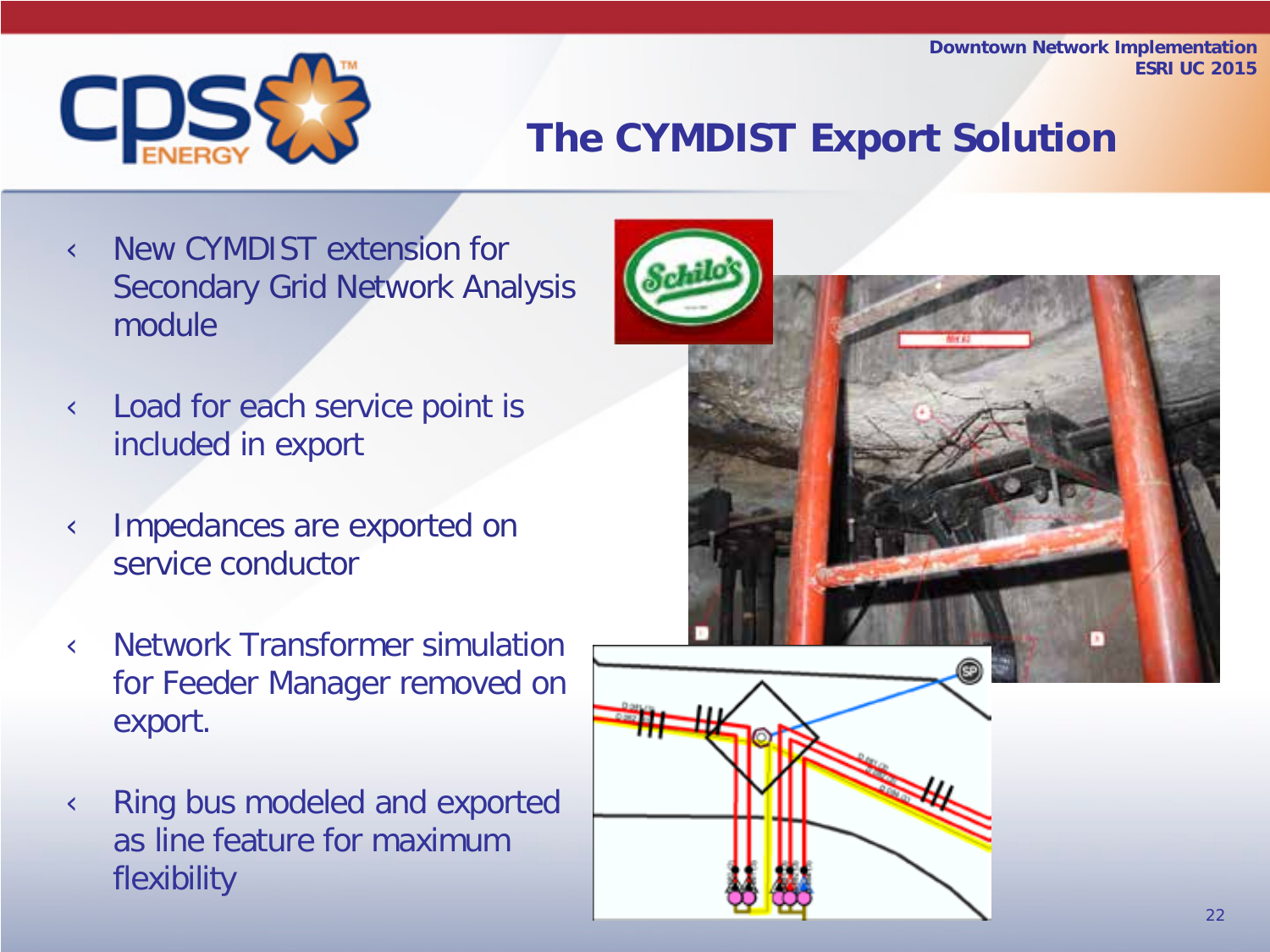

# Agenda

- 1. CPS Energy's Downtown Network
- 2. Modeling a Downtown Network
- 3. Exporting to Network Manager DMS for Outage Management
- 4. Exporting to CYMDIST
- 5. Project Steps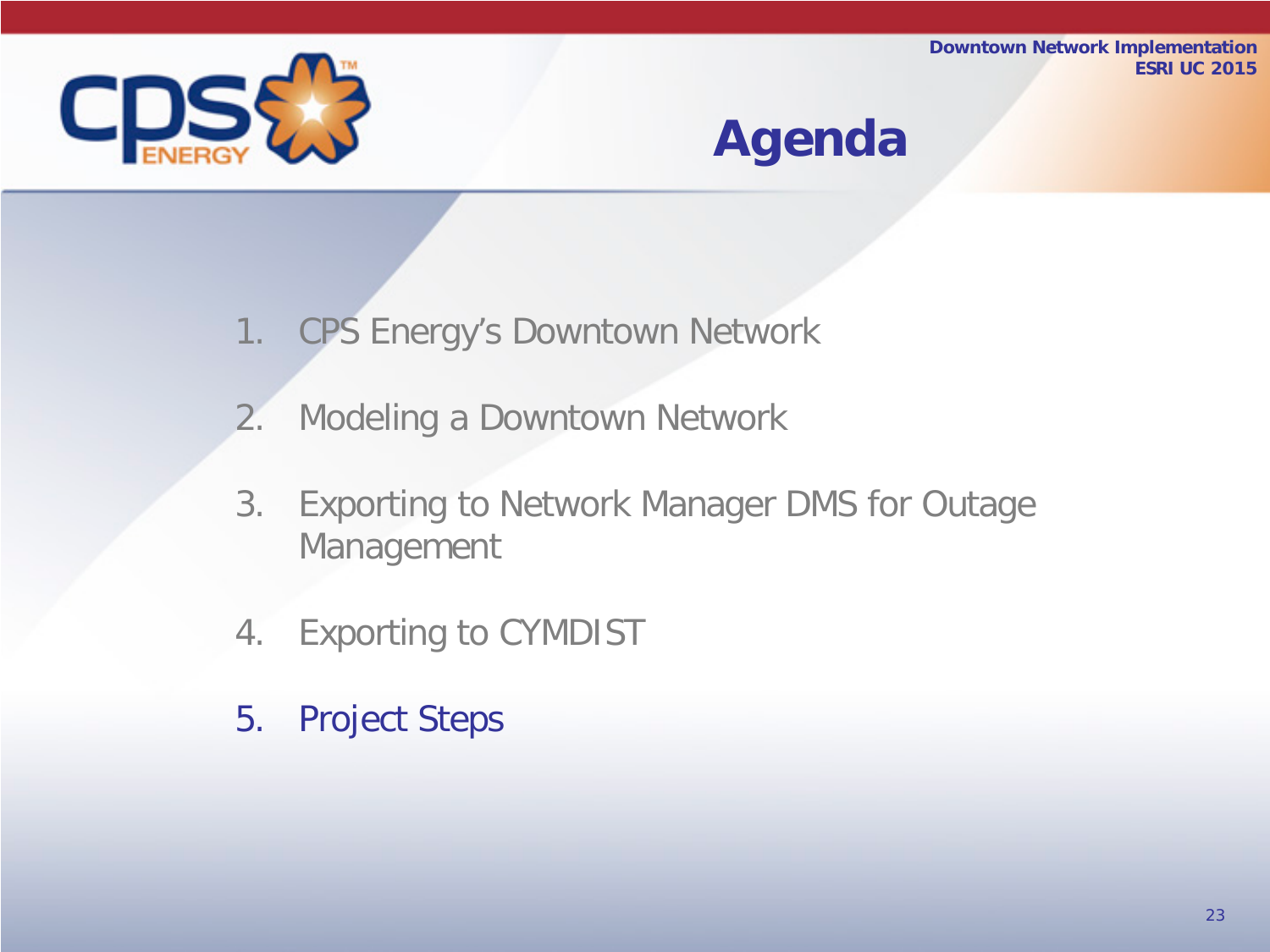

Design

# Next Steps: Complete the Project!

#### 2 Months

#### **ü** Project Kick-off

- **ü** Requirements gathering
- **ü** Component and model design

# Develop

#### 4 Months

- **ü** Component development
- **ü** Factory Acceptance Testing
- ü Pilot data conversion

# Deploy

#### 1 Month

- **ü** Site Acceptance testing
- **ü** Deployment